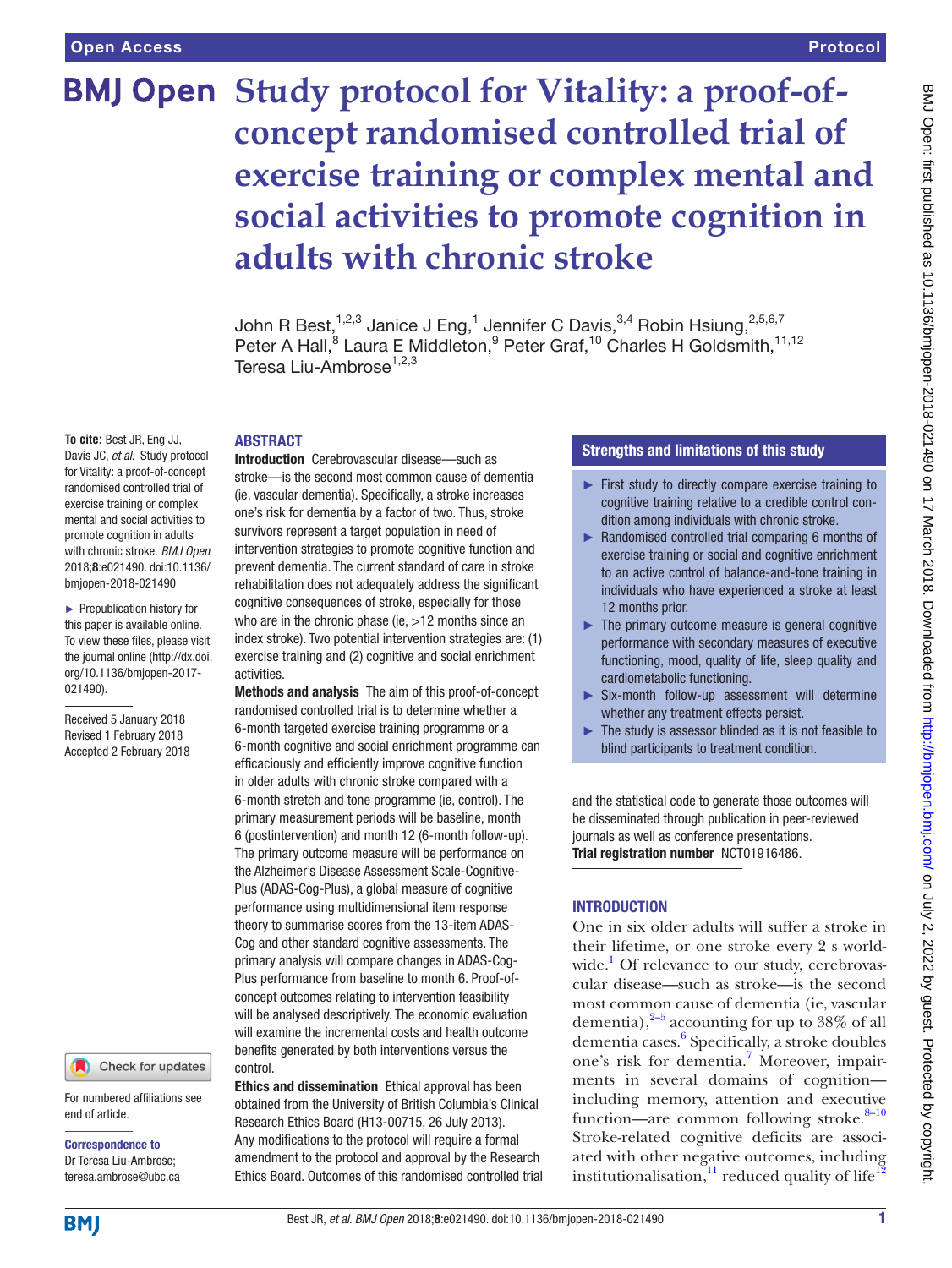and death. $13$  Thus, stroke survivors represent a target population in need of intervention strategies to promote cognitive function and prevent dementia. However, the current standard of care in stroke rehabilitation does not adequately address the clinically important cognitive consequences of stroke—especially for those who are in the chronic phase (ie, >12 months since an index stroke).

Current evidence from randomised controlled trials (RCTs) suggests that targeted exercise training is an effective strategy to promote both cognitive and functional brain plasticity in older adults.<sup>14–20</sup> A meta-analysis concluded that aerobic training has robust but selective benefits for cognitive function; the largest benefits occur for executive function.<sup>[15](#page-7-9)</sup> Rodent models have shown that exercise training induces upregulation of neurotrophic factors within the central nervous system that, in turn, contribute to neural health<sup>[21 22](#page-8-0)</sup> and myelin recovery following pathological insult.<sup>23</sup> <sup>24</sup>

However, there is insufficient quality evidence for targeted exercise training as an effective strategy to promote cognitive function in stroke survivors.<sup>25</sup> <sup>26</sup> Despite the high prevalence of cognitive deficits and the increased risk for dementia in this population, few RCTs to date<sup>25 27 28</sup> have focused on targeted exercise training on cognitive function. A small-scale RCT of individuals with chronic stroke  $(26$  months postischaemic stroke) showed improved processing speed following 8 weeks of aerobic exercise training but no effects on other aspects of cognition compared with 8 weeks of stretching.<sup>28</sup> A second small-scale RCT found that a 19-week multicomponent exercise training programme (adapted from the Fitness and Mobility Exercise (FAME) programme) improved general cognition and increased cerebral blood flow compared with a strength programme of equal length. $^{29}$  A pre–post designed study showed that general cognition and executive function were improved following 6 months of combined aerobic and resistance training in individuals who had experienced a stroke at least 10 weeks prior<sup>30</sup>; however, the lack of a control group precludes causal conclusions. In contrast, a recent RCT did not find that 6 months of aerobic exercise significantly improved aspects of memory and executive function relative to low-intensity balance and tone training. $31$ In light of the promising evidence from previous pilot studies, from studies of older adults without chronic stroke, $28$  and from mechanistic animal studies, $23 \frac{23}{4}$ further research of exercise training among individuals with chronic stroke in large-scale, well-designed RCTs is needed.

Nevertheless, the physical ability of stroke survivors to participate in targeted exercise training is often limited. In fact, most stroke survivors adopt or return to sedentary lifestyles after rehabilitation.<sup>32</sup> Poststroke physical deficits (eg, balance) are associated with reduced activity participation[.33](#page-8-8) Additional barriers to physical activity participation include low self-efficacy and social support. $34$  Thus, other strategies to promote cognitive function need to be considered for this population.

An alternative or supplemental behavioural approach might be to intervene with cognitive and social enrichment activities to ameliorate cognitive impairment in the chronic stroke phase. The premise of this strategy is that by engaging in activities that stimulate higher-order cognition (eg, memory and executive function), cognitive performance is improved and future cognitive decline is mitigated. Rodent models suggest that environment enrichment, for example, housing in larger cages and in larger groups with varied environmental features has various positive behavioural, neuroanatomical and molecular effects, including following stroke. $35$  Few previous studies have tested this proposition among humans with chronic stroke. A 6-month pre–post study showed that a programme that combined exercise training using the FAME programme (2days/week) with cognitive and social enrichment (1day/week) was associated with benefits in aspects of memory and executive functions among individuals who had sustained a stroke at least 12 months prior.<sup>27</sup> Another pilot RCT compared this same multicomponent intervention to a wait-list control and found benefits to aspects of executive functions, working memory and physical functioning.<sup>36</sup> Whether these effects could be attributed primarily to the exercise training or to the social and cognitive activities could not be determined by this study design.

Thus, to better understand the relative effects of exercise training and of cognitive and social enrichment on cognitive function, we aim to conduct a three-arm, parallel group proof-of-concept RCT comparing the following: (1) exercise training, (2) cognitive and social enrichment activities and (3) an active control group consisting of stretching and toning activities. Each intervention arm will be 6 months in length and will be followed by a 6-month follow-up period. The results of this proof-ofconcept RCT will be used to inform the design of a larger definitive trial. Specifically, it will confirm the feasibility of the study methods and procedures.

# Methods and analysis Design outline

We will conduct a 6-month proof-of-concept RCT and follow up our study cohort for an additional 6months (see [figure](#page-2-0) 1). There will be a dedicated research coordinator (non-blinded) and trained assessor (blinded). Standardised protocols will be developed and study personnel will be trained by the research team. Assessments and intervention classes will occur at a research laboratory on the Vancouver General Hospital campus, Vancouver, Canada.

# **Recruitment**

Recruitment advertisements will be placed in local community centres, stroke support groups and newspapers in Greater Vancouver. Interested individuals will initially be screened by telephone by the research coordinator using both the inclusion criteria and the modified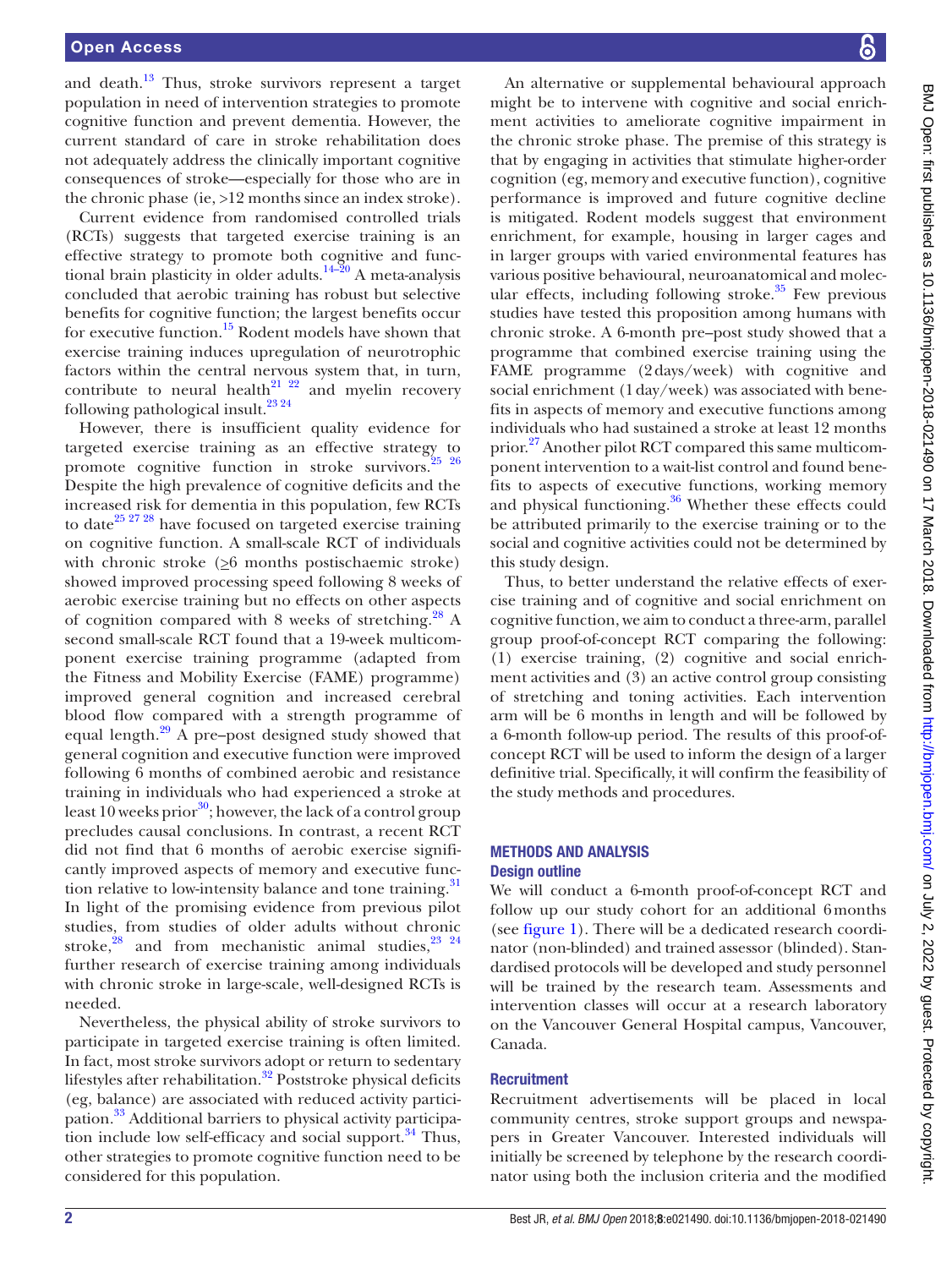

Figure 1 Overview of the flow of participants through from recruitment to study completion. Cog-Plus, Cognitive-Plus.

Physical Activity Readiness Questionnaire (PAR-Q), [37](#page-8-13) a screening measure of physical readiness for exercise that requires clearance by a physician to engage in exercise. Those who appear eligible will be invited to an information session. During the information sessions, potential participants will be provided with details of the study and will have the opportunity to ask questions. A consent and screening session will be arranged for those who are interested in participating at the end of the information sessions. Those who remain eligible after the screening session will proceed to baseline assessments after their physician provides: (1) a written recommendation indicating their appropriateness to participate in an exercise programme and (2) a detailed description of their stroke

<span id="page-2-0"></span>(ie, when it occurred, lesion location and lesion type as defined by previous MRI or CT scans).

# Time frame

Recruitment began in December of 2013 and the estimated completion date for collection of the primary outcome measure is December of 2018. To date, 72 individuals (~61% of target sample) have been randomised.

# **Eligibility**

#### Inclusion criteria

Community-dwelling adults will be included who have had an ischaemic or haemorrhagic stroke (confirmed by previous MRI or CT scan). In addition, individuals must meet the following inclusion criteria: (1) are aged 55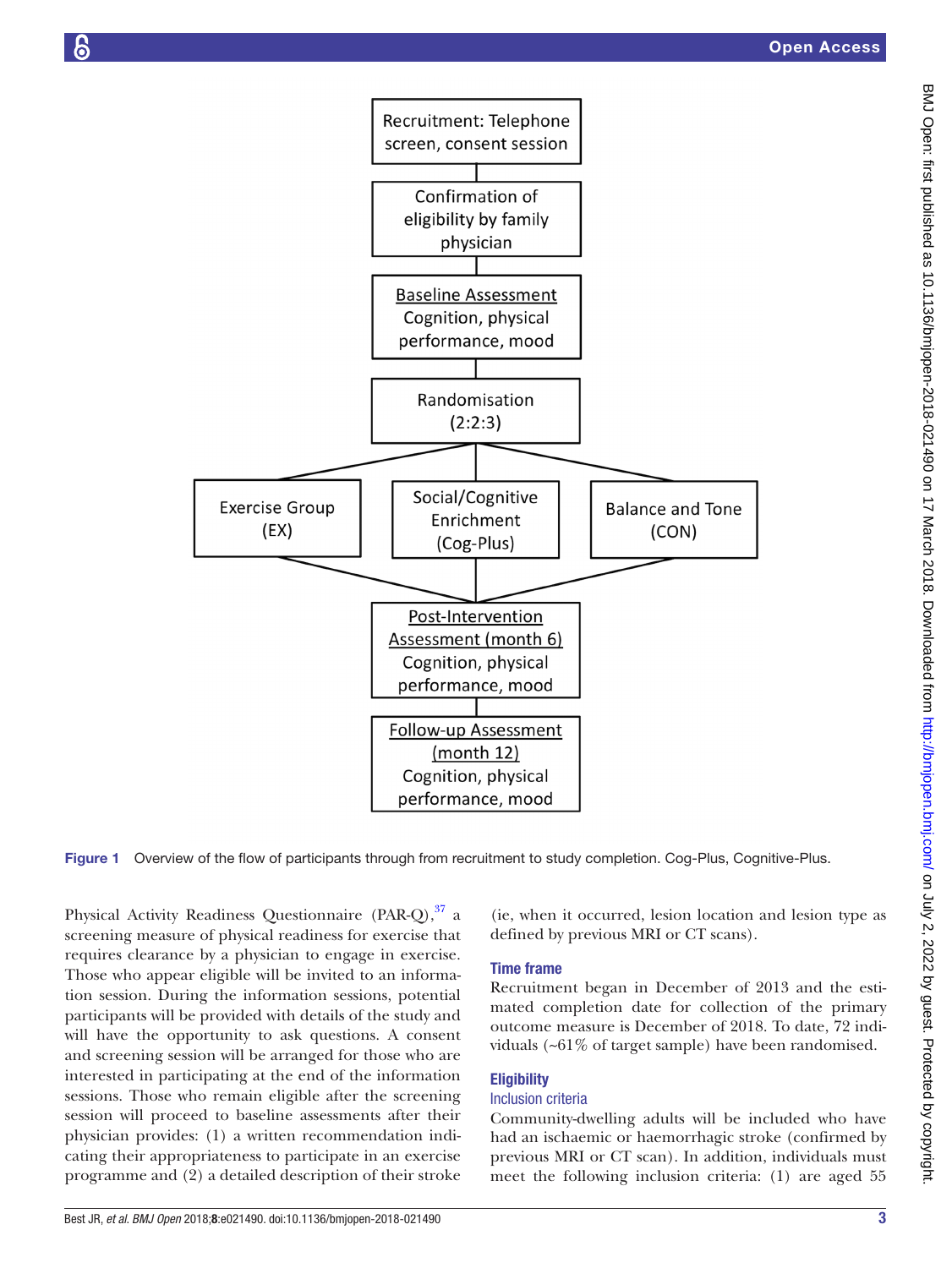years and over; (2) have a history of a single stroke of at least 1year prior to study enrolment; (3) have a Mini-Mental State Examination (MMSE)<sup>38</sup> score of  $\geq 20/30$  at screening, including a perfect score on the three-step command to ensure intact comprehension and ability to follow instructions; (4) are community dwelling; (5) live in Greater Vancouver area; (6) able to comply with scheduled visits, treatment plan and other trial procedures; (7) read, write and speak English with acceptable visual and auditory acuity; (8) not expected to start or are stable on a fixed dose of cognitive medications (eg, donepezil, galantamine, etc) during the 12-month study period; (9) able to walk for a minimum of 6 m with rest intervals with or without assistive devices; (10) based on interview, have an activity tolerance of 60min with rest intervals; (11) not currently participating in any regular therapy or progressive exercise and (12) provide a personally signed and dated informed consent document indicating that the individual (or a legally acceptable representative) has been informed of all pertinent aspects of the trial. In addition, an assent form will be provided at baseline and again at regular intervals.

#### Exclusion criteria

Individuals will be excluded who are: (1) diagnosed with dementia of any type; (2) diagnosed with another type of neurodegenerative or neurological condition (eg, Parkinson's disease) that affects cognitive function and mobility; (2) at high risk for cardiac complications during exercise or unable to self-regulate activity or to understand recommended activity level (ie, Class C of the American Heart Risk Stratification Criteria); (3) have clinically important peripheral neuropathy or severe musculoskeletal or joint disease that impairs mobility, as determined by his/her family physician; (4) taking medications that may negatively affect cognitive function, such as anticholinergics, including agents with pronounced anticholinergic properties (eg, amitriptyline), major tranquillisers (ie, typical and atypical antipsychotics) and anticonvulsants (eg, gabapentin, valproic acid, etc) or (5) aphasia as judged by an inability to communicate by phone.

#### **Measurement**

There will be three primary measurement sessions: baseline, 6 months and 12 months. Baseline measurements will be obtained prior to randomisation. Additional secondary measures will be assessed monthly by non-blinded assessors throughout the 12-month study. Data will be entered and scored using standard scoring procedures for each measure. Paper files will be held in secure filing cabinets, and digital data will be stored on encrypted hard drives in laboratory areas with limited key card access. All participant materials will be identified by identification number to maintain participant confidentiality.

#### Screening and consent session

For the screening and consent session, the study coordinator will readminister the PAR- $Q<sub>37</sub>$  $Q<sub>37</sub>$  $Q<sub>37</sub>$  a screening measure

of physical readiness for exercise. Global cognitive function will be assessed using the  $MMSE<sup>38</sup>$  $MMSE<sup>38</sup>$  $MMSE<sup>38</sup>$  and the Montreal Cognitive Assessment[.39](#page-8-15) Eligible participants will be provided a form to be completed by their family physician to confirm the inclusion/exclusion criteria.

#### Descriptors and relevant covariates

At baseline, general health, demographics, socioeconomic status and education will be ascertained by a questionnaire. We will also document each participant's American Stroke Classification, $40$  medication history and type (eg, ischaemic, haemorrhage), location (eg, middle cerebral artery) and structure (eg, posterior parietal cortex) of stroke from medical records/family physician. At each of the three primary measurement sessions, we will measure age in years, standing height in centimetres and mass in kilograms. We will assess activity of daily living using the self-report Functional Independence Measure.<sup>[41](#page-8-17)</sup> Participants will complete the Functional Comorbidity Index to estimate the degree of comorbidity associated with physical functioning.<sup>42</sup>

# Primary outcome measures

Our primary measure of cognitive function will be the Alzheimer's Disease Assessment Scale-Cognitive-Plus (ADAS-Cog-Plus). The ADAS-Cog-Plus score is computed using a custom script<sup>43</sup> using the package 'mirt' in the statistical package R (<www.r-project.org>). The ADAS-Cog-Plus uses a multidimensional item response theory model to generate a global cognitive functioning score and SE of measurement for that score from the items of the ADAS-Cog and other standard cognitive assessments. For the current study, we used the 13-item ADAS-Cog,  $44$ Trail Making Test Parts A and  $B$ ,<sup>45</sup> Digit Span Forward and Backward, $46$  and Animal and Vegetable Fluency $46$ as the input variables into the scoring algorithm. The scoring algorithm references data from the Alzheimer's Disease Neuroimaging Initiative sample, which was composed of approximately 50% mild cognitive impairment (MCI) cases, 25% cognitively normal individuals and 25% dementia cases. Lower scores represent better cognitive performance; specifically, ADAS-Cog-Plus scores of approximately −1.0 indicate healthy cognitive functioning, of 0.0 indicate MCI and of 1.0 indicate dementia.<sup>4</sup>

# Secondary outcome measures *Executive function*

A computerised version of the Stroop task $47$  will assess the response inhibition and selective attention components of executive function. The task will be completed using the program E-prime using a Windows-based computer and Cedrus RB-540 response pad. Colour (eg, RED, BLUE) and non-colour (eg, DISK, SCREEN) words will appear individually on the screen with 2000 ms duration and will be printed in one of three colours (blue, green or yellow). Participants are instructed to press the response pad button that is the same colour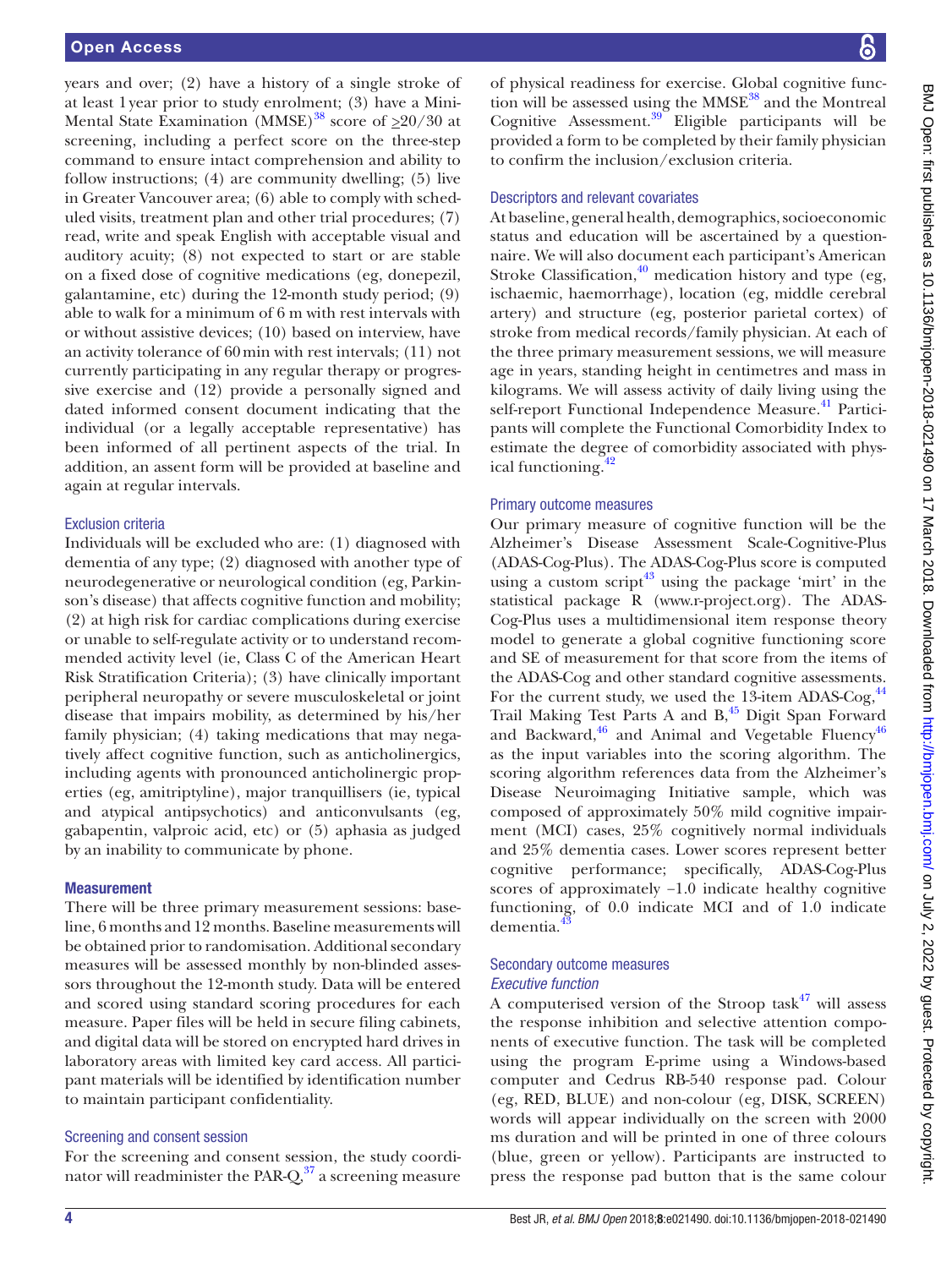as the font colour of the word as quickly and accurately as possible. Following 18 practice trials, the task consists of 42 neutral trials (eg, the word DISK printed in green font), 42 congruent trials (eg, the word GREEN printed in green font) and 42 incongruent trials (eg, the word GREEN printed in blue font) presented in random order. The outcome is the median response time for incongruent trials minus the median response time for congruent trials, using only trials with correct responses. Higher scores are indicative a stronger Stroop effect, and thus, poorer executive function.

### *Instrumental activities of daily living*

Instrumental activities of daily living (IADLs) will be assessed using the self-report Lawton and Brody<sup>48</sup> IADLs Scale. This scale subjectively assesses ability to telephone, shopping, food preparation, housekeeping, laundry, mode of transportation, responsibility for own medication and ability to handle finances.

# *General balance and mobility*

We will use the Short Physical Performance Battery<sup>[49](#page-8-25)</sup> to assess general mobility and balance. For the Short Physical Performance Battery, participants are assessed on performances of standing balance, walking and sit to stand. Each component is rated out of 4 points, for a maximum of 12 points; a score  $\langle 9/12 \rangle$  predicts subse-quent disability.<sup>[49](#page-8-25)</sup> We will also measure knee extension (quadriceps) strength using the method employed by the physiological profile assessment $50$  and grip strength (in kg) using a digital Jamar isometric hand dynamometer.

# *Mood*

Depression is a prevalent clinical entity in stroke survivors—it has been reported to be as high as  $38\%$ <sup>51—</sup>and is negatively associated with cognitive function. $52$  We will use the Center for Epidemiological Studies Depression Scale $53$  to assess for depression, which asks participants to respond by indicating the frequency of 20 items. High scores indicate greater depressive symptoms.

# *Quality of life*

We will use the EuroQual 5-Dimentions 3-Levels  $(EQ-5D-3L)^{54}$  to assess health-related quality of life. The reliability and validity of the EQ-5D-3L in the stroke population have been established. $55$  Participants indicate the number of problems within the following five domains: mobility, self-care, usual activities, pain and anxiety/ depression. A health state utility value is calculated from the scores on each of the five domains. Lower scores indicate poorer health state. Scores lower than zero indicate a health state considered worse than death.

# *Healthcare resource usage*

Participants will complete monthly healthcare resource use diaries over the 6-month study period and use this information to respond to a healthcare resource usage questionnaire administered at 3 and 6 months.

# *Objective sleep quality*

We will use the MotionWatch 8 actigraphy system (MW8; camntech) a light-weight, water-resistant, tri-axial wristworn accelerometer. The MW8 provides reliable, previously validated estimates of daytime activity and sleep quality including sleep duration (ie, total time asleep), efficiency (ie, actual sleep time expressed as a percentage of time in bed) and fragmentation (ie, a measure of sleep disruption during the sleep window).<sup>56 57</sup> Participants will be fitted with the MW8 and provided detailed information on its features (ie, the light sensor, event marker button and status indicator). Participants will be instructed to press the event marker button each night when they started trying to sleep; and again each morning when they finished trying to sleep. Participants also will be given consensus sleep diary and asked to complete it on awakening each morning. We will record sleep quality with the MW8 and sleep diary over 14 days.

# *Blood biomarkers*

For those who decide to participate and consent to an Optional Blood Draw for Biomarkers Subject Information and Consent Form, a blood draw will be conducted at Vancouver General Hospital looking at changes in lipid profile and insulin sensitivity.

# Monthly measurement of secondary outcome measures *Current physical activity level*

Current level of physical activity will be determined by the valid and reliable Community Health Activities Model Program for Seniors questionnaire.<sup>[58](#page-8-33)</sup> This 41-item questionnaire assesses participation in various activities, including physical activities of different intensities, for the previous 4 weeks. A metabolic equivalent is assigned to each activity. Participants will be asked to only report physical activity participation outside the research study.

# *Leisure activity level*

Participation in leisure activity (eg, hobbies, volunteering, etc) will be determined by the Nottingham Leisure Questionnaire. $59$  The validity and reliability of this questionnaire in the stroke population have been established. $59$ Participants will be asked to only report leisure activity participation outside the research study.

# Proof-of-concept outcome measures

Feasibility outcomes for delivering the intervention (ie, adherence) will be measured throughout the 6-month intervention period. Class attendance will be recorded by the instructors.

# Treatment allocation and concealment

After patients have signed informed consent to agree to be involved in the trial, they will be stratified into two groups by stroke status (1 vs  $\geq$ 2prior stroke events) and then randomly allocated with an allocation ratio of 2:2:3 (EX:Cog-Plus:CON, respectively) using permuted blocks (size intentionally withheld) within each stratum. For random number generation, each stratum will have its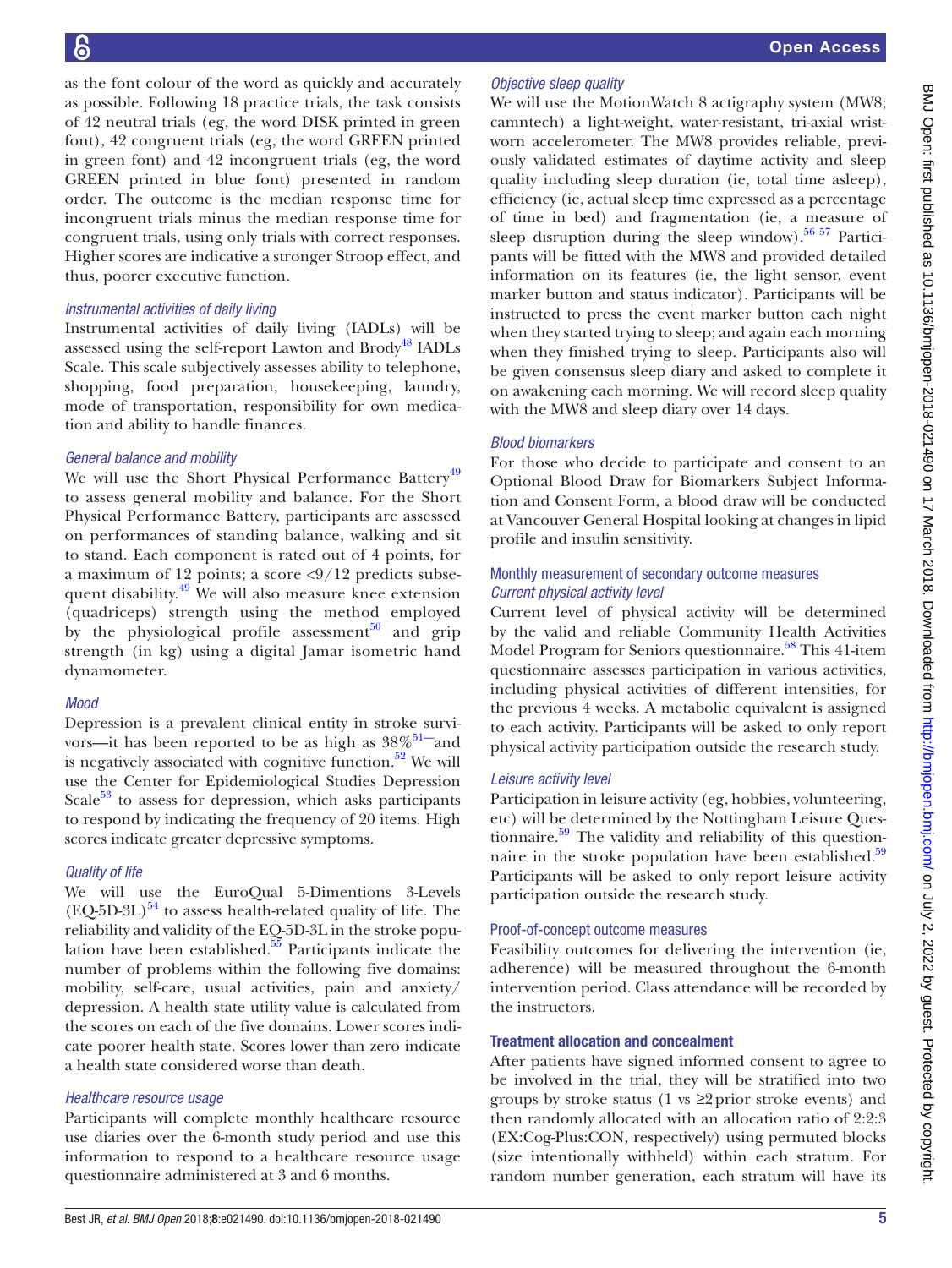own seed using Minitab, a statistical package to generate uniform random integers, to create the allocation order within each block. The statistician (CHG) will hold the randomisation book and will give out the allocations of individual patients one at a time to the three groups, and so these allocations will be concealed from patients, all study personnel and the investigators, except CHG, until the interventions are implemented. The specific blocks will be revealed for use in the statistical analyses once the database has been cleaned and is ready for the statistical analyses. This process will allow the blocking restriction to be considered in the data analyses along with the integrity of the randomisation.

#### **Interventions**

All exercise-based classes will be led by instructors who have formal expertise in delivering group exercise programmes to older adults. All classes will be 60min in duration. All classes will have a maximum participant to instructor ratio of 4:1. Class attendance will be recorded by the instructors. To minimise contamination, only one class will occur at any given time in the same facility. In addition, there will be a minimum of 30min between classes at any given facility. All intervention groups will include two times per week classes of 60min each over 26 weeks. Fidelity across instructors and across time will be ensured by providing instructors with detailed protocols including pictures; regular observation and intervention classes by study principal investigator and coordinator and auditing with standard checklist to ensure intervention content is delivered accurately and consistently; and videotaping classes from each intervention arm across time.

#### EX group

The EX programme is a multicomponent intervention based in part on the FAME programme. $60$  We have developed specific guidelines and increments for each exercise in this programme to provide safe and objective progression of the participants. Participants will be familiarised with the 16-point Borg Rating of Perceived Exertion (RPE) and the scale will be visible in the room. We have previously used the RPE in individuals with chronic stroke and found it representative of myocardial exertion.<sup>61</sup> Each class will have a 10 min warm-up, three core components—strength training (20min); aerobic/agility training (20min); and balance training (5min)—and will end with a 5min cool down. Strength training will consist of calf raises, squats, bicep curls, tricep extensions and an alternating fifth activity of either sliding back lunges or standing leg abduction. Exercises will be progressed by adding weight (eg, dumbbells, completing single calf raise vs double calf raise) or altering movement tempo (eg, fast concentric motion followed by slow eccentric motion, adding hold at bottom of squat). Aerobic/agility exercises will include heal and toe tapping, low and high knee marches, stepper exercise, agility ladders and figure 8 walking. Initially, participants will be asked to complete

the exercise at an intensity corresponding to a RPE of 12. Exercise intensity will be progressed at a rate of approximately 1 RPE/month, with a final target RPE of 16 during month 6. Balance exercises will have participants complete various movements (eg, hit balloons, throw ball against wall, walk forward and backward, close eyes, rotate trunk, move arms) while standing and with feet in either side-by-side, semitandem or fully tandem positions. Heart rate monitors (Polar RS400) will be worn throughout class, with measurement occurring before class, at least two times during class and at the end of class. The Borg RPE will be administered at least two times during class and at the end of class. Exercise difficulty (eg, added weight, stepper height) will be recorded during each class, and the Timed-Up-and-Go task and Short Physical Performance Battery will be completed monthly to provide objective performance tracking.

#### Cog-Plus group

We have designed this programme based on the feedback received from our pilot study<sup>[27](#page-8-11)</sup> and based on current evidence. $62$  In addition, we aimed to design a programme that could feasibly be implemented in the community with minimal resources. Because impairment in multiple cognitive domains is common following stroke, $8-10$  the cognitive exercises included in the programme targeted various aspects of cognition, including learning and memory, processing speed, attention, working memory, and executive functions. Each class will begin with the participants being asked to memorise a seven-item word list. Next, each participant will complete approximately 15min of the brain training programme Lumosity using an individually issued Apple iPad. Lumosity consists of various short games (typically 1–5min) that target various aspects of cognition (eg, working memory, divided attention, processing speed). In each class, participants will be encouraged to complete at least five distinct games. For the remaining class time (approximately 30min), the participants will complete a variety of social games and mental activities in pairs or as entire class. Some of these activities will use apps on the Apple iPads (eg, Heads-Up, Teledoodle), and others are based on improvisation and mental activities from the PERK program. $63$  At the end of class, participants will recall as many of the words from the word list; they will use the Notes program on the iPad to record the recalled words. Approximately every month, the class instructor will meet individually with the participants to show performance progress on the Lumosity training program and to discuss outstanding concerns and areas of improvement (eg, short-term memory, speed of responding). Every month, the 7-item word list will be replaced with a 15-item word list, and participants will be requested to recall those words immediately, as well as at the end of the class.

#### CON group

The CON programme will follow the protocol used in Dr Liu-Ambrose *et al*'s previous RCT.<sup>[64](#page-8-39)</sup> The CON protocol will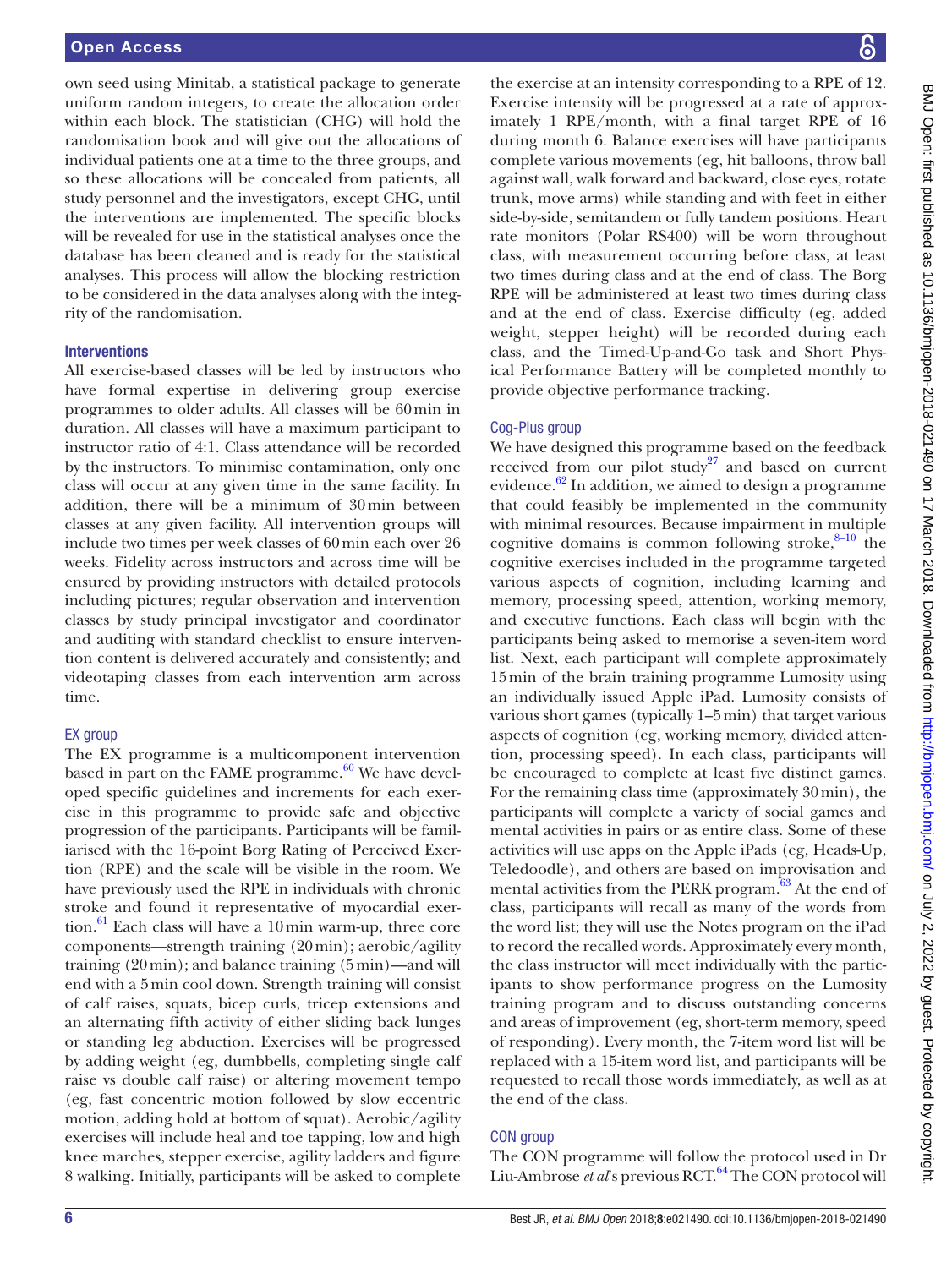consist of stretches, deep breathing and relaxation techniques, general posture education, general core control exercises, grip strength and dexterity exercises, and light isometric toning exercises. Some exercises from the EX programme will also be included but in a simplified format without progression (eg, double calf raises, heal and toe tapping, balance exercises). Once a month, the class will consist of educational lecture and will include topics such as sleep hygiene, goal setting and nutrition. This group will serve to control for confounding variables such as physical training received by travelling to the community centre for two times per week classes and changes in lifestyle secondary to study participation. The Timed-Up-and-Go task $^{65}$  will be completed on a monthly basis to allow for objective physical performance tracking.

#### Data and adverse events monitoring

A Data and Safety Monitoring Committee will be established by coinvestigators who will be independent from the day-to-day conduct of the study and from the study funders. RH, JCD, LEM and CHG will review all adverse events reported in the study on a monthly basis. They will stop the study if the adverse events data demonstrate any hazards that are the result of the intervention. They will also ensure data sharing and fidelity. Data provided to project team members will exclude identifying participant information.

#### Strategies to promote adherence

We will implement strategies to promote adherence during the 6-month intervention as recommended by the literature.  $66-70$  These will include: (1) monthly phone calls by the non-blinded research coordinators to encourage adherence to classes; multiple contacts have been shown to be more effective than single exposures $^{66}$  $^{66}$  $^{66}$ ; (2) discussing participant barriers and developing coping plans and action plans<sup>67</sup>; (3) setting implementation intentions and concrete plans<sup>68</sup> and  $(4)$  encourage participants to continually self-monitor their progress with monthly calendars provided by the study. This strategy has been identified as the most successful behavioural/ cognitive approach when compared with all other current adherence techniques.<sup>69</sup>

#### Sample size calculation

We have designed our trial to allow the evaluation of statistical significance of the treatment effect between groups on the ADAS-Cog-Plus. A number of pharmaceutical RCTs in vascular dementia $\frac{71-74}{ }$ —a population highly relevant to our proposed study—have shown positive cognitive effects as measured by the ADAS-Cog, and it has been suggested that the ADAS-Cog-Plus shows greater sensitivity to underlying changes in cognition.<sup>[43](#page-8-19)</sup> A previous RCT of physical activity in older adults at risk for Alzheimer's disease with ADAS-Cog as the primary outcome measure demonstrated a standardised effect size of  $0.60$ .<sup>[17](#page-8-46)</sup> We used interim results from one of our previous studies<sup>75—</sup>an exercise RCT in adults with

mild subcortical ischaemic vascular cognitive impairment—for our sample size estimation. Based on data collected from 15 participants who have completed the RCT, we found the mean change in the ADAS-Cog score was  $2.7$  (SD= $2.3$ ) and 0.87 (SD= $3.4$ ) for the exercise training group and the control group, respectively. The minimally clinically relevant change (MCRC) on the ADAS-Cog varies between 3 and 5 points, with a change of  $\geq 4$  being recommended by the Food and Drug Administration.<sup>76</sup> Recently, Schrag and Schott<sup>[77](#page-9-2)</sup> established the MCRC empirically using data collected from the Alzheimer's Disease Neuroimaging Initiative. They found that a 3-point change on the ADAS-Cog is an appropriate MCRC. Assuming a mean change of 3 points on the ADAS-Cog for both the EX and Cog-Plus groups and a mean change of 1 point for the CON group at 6 months, a common SD of 2.85, and an alpha of 0.05, 39 participants per group (ie, total sample of 117) will provide a power greater than  $0.80$ .<sup>[78](#page-9-3)</sup>

#### Statistical analyses

#### Primary outcome

This analysis will follow the intention-to-treat principal, such that all randomised participants will be included to estimate treatment effects, irrespective of deviations from treatment protocol (eg, loss to follow-up, non-compliance). This will be done using linear mixed models using maximum likelihood estimation. The model will include random intercepts and slopes, and fixed effects of time (baseline, month 6, month 12), treatment assignment (CON, EX, Cog-Plus) and their interaction. Baseline MMSE score will also be included as a fixed-effect covariate. Time will be specified as a categorical variable, thus allowing us to examine treatment differences at the primary endpoint (month 6) and then, as a secondary objective, whether those differences persist at the 6-month follow-up (month 12). Two planned simple contrasts will be performed using the Dunnett test.<sup>[79](#page-9-4)</sup> These contrasts will be employed to assess differences between: (1) the EX group and the CON group and (2) the Cog-Plus group and the CON group. The overall alpha will be set at 0.05. A secondary complete-case analysis will be conducted using this linear mixed model, in which participants with valid data at all time points will be included. As an exploratory strategy, multiple imputation will be used to judge the impact of missingness on the conclusions drawn from this study. $80$ 

#### Secondary and tertiary outcomes

Analyses will be descriptive; no alpha has been allocated. Point and interval estimates for the effect of the intervention on each of the secondary outcomes at 6 and 12 months will be determined separately using linear mixed models. Multiple linear regression analyses will also be performed to explore the association between change in cognitive function, after accounting for experimental group, baseline age, baseline global cognition and: (1) superior treatment adherence; (2)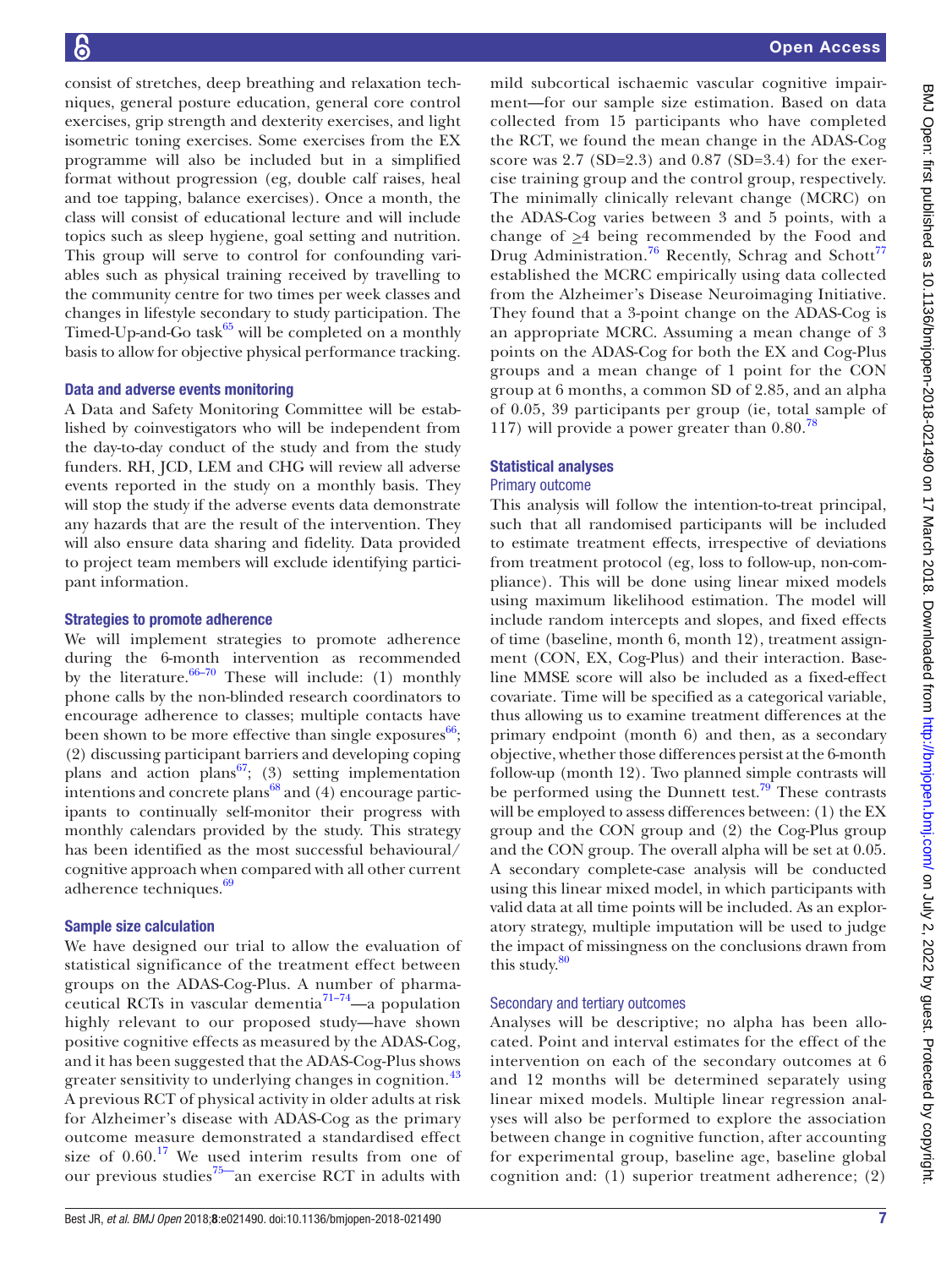change in physical activity levels outside the research protocol and (3) change in general balance and mobility. Randomisation integrity will be determined by examining bias in the blocking sequence used to produce allocation sequence.

### Economic evaluation: a cost–utility analysis

Our economic evaluation will examine the incremental costs and effects generated by using a (1) 6-month targeted exercise training programme or a (2) 6-month cognitive and social enrichment programme among older adults with chronic stroke compared with a 6-month stretch and tone programme (ie, control; comparator). The outcome of our cost-effectiveness analysis is the incremental cost–utility ratio (ICUR). By definition, an ICUR is the difference between the mean costs of providing the competing intervention divided by the incremental difference in QALYs, where ICUR=∆ Cost/∆ QALY.<sup>[81 82](#page-9-6)</sup> QALYs are calculated based on the quality of life of a patient (measured using health state utility values estimated from the EQ-5D-3L) in a given health state and the time spent in that health state. For any missing data, we will use a combination of imputation and bootstrapping to quantify uncertainty due to missing values.<sup>838</sup>

# Proof-of-concept outcomes

Feasibility outcomes—such as recruitment rate, withdrawal rate, adherence and number of adverse events will be treated as binary, with 'success indicating the protocol is sufficiently robust to move forward with the large RCT with only small or no adaptation required, and 'revise' indicating a need for more substantive change before proceeding.<sup>[85](#page-9-8)</sup>

#### Author affiliations

<sup>1</sup>Department of Physical Therapy, University of British Columbia, Vancouver, British Columbia, Canada

<sup>2</sup>Djavad Mowafaghian Centre for Brain Health, University of British Columbia,

Vancouver, British Columbia, Canada

<sup>3</sup>Centre for Hip Health and Mobility, Vancouver Coastal Health Research Institute, Vancouver, British Columbia, Canada

4 Faculty of Management, University of British Columbia, Kelowna, British Columbia, Canada

5 Division of Neurology, University of British Columbia, Vancouver, British Columbia, Canada

<sup>6</sup>Clinic for Alzheimer Disease and Related Disorders, University of British Columbia, Vancouver, British Columbia, Canada

<sup>7</sup> Centre for Clinical Epidemiology and Evaluation, Vancouver Coastal Health Research Institute, Vancouver, British Columbia, Canada

<sup>8</sup>School of Public Health and Health Systems, University of Waterloo, Waterloo, Ontario, Canada

9 Department of Kinesiology, University of Waterloo, Waterloo, Ontario, Canada <sup>10</sup>Department of Psychology, University of British Columbia, Vancouver, British Columbia, Canada

<sup>11</sup> Faculty of Health Sciences, Simon Fraser University, Burnaby, British Columbia, Canada

<sup>12</sup>Department of Occupational Science and Occupational Therapy, University of British Columbia, Vancouver, British Columbia, Canada

Contributors JRB contributed to intervention development and prepared the first draft of the manuscript. JJE co-conceived the idea for the trial design and contributed to intervention development. JCD contributed to intervention

development and economic analysis. RH, PAH, LEM and PG contributed to trial design and intervention development. CHG contributed to trial design and statistical analysis protocol, and created randomisation protocol. JCD, RH, LEM and CHG serve on the data and safety monitoring committee. TL-A co-conceived the idea for the trial, obtained grant funding and contributed to study and intervention design. All authors critically reviewed the manuscript and approved the final version.

Funding This work is being supported by the Jack Brown and Family Alzheimer Research Foundation Society and an operating grant (F12-03501) from the Canadian Institutes of Health Research to TLA.

Competing interests None declared.

Patient consent Obtained.

Ethics approval University of British Columbia's Clinical Research Ethics Board.

Provenance and peer review Not commissioned; peer reviewed for ethical and funding approval prior to submission.

Open Access This is an Open Access article distributed in accordance with the Creative Commons Attribution Non Commercial (CC BY-NC 4.0) license, which permits others to distribute, remix, adapt, build upon this work non-commercially, and license their derivative works on different terms, provided the original work is properly cited and the use is non-commercial. See: [http://creativecommons.org/](http://creativecommons.org/licenses/by-nc/4.0/) [licenses/by-nc/4.0/](http://creativecommons.org/licenses/by-nc/4.0/)

© Article author(s) (or their employer(s) unless otherwise stated in the text of the article) 2018. All rights reserved. No commercial use is permitted unless otherwise expressly granted.

# **REFERENCES**

- <span id="page-7-0"></span>1. Seshadri S, Beiser A, Kelly-Hayes M, *et al*. The lifetime risk of stroke: estimates from the Framingham Study. *[Stroke](http://dx.doi.org/10.1161/01.STR.0000199613.38911.b2)* 2006;37:345–50.
- <span id="page-7-1"></span>2. Rockwood K, Wentzel C, Hachinski V, *et al*. Prevalence and outcomes of vascular cognitive impairment. Vascular cognitive impairment investigators of the Canadian study of health and aging. *[Neurology](http://www.ncbi.nlm.nih.gov/pubmed/10668712)* 2000;54:447–51.
- 3. Desmond DW, Erkinjuntti T, Sano M, *et al*. The cognitive syndrome of vascular dementia: implications for clinical trials. *[Alzheimer Dis Assoc](http://www.ncbi.nlm.nih.gov/pubmed/10609678)  [Disord](http://www.ncbi.nlm.nih.gov/pubmed/10609678)* 1999;13(Suppl 3):S21–9.
- 4. Erkinjuntti T, Bowler JV, DeCarli CS, *et al*. Imaging of static brain lesions in vascular dementia: implications for clinical trials. *[Alzheimer](http://www.ncbi.nlm.nih.gov/pubmed/10609686)  [Dis Assoc Disord](http://www.ncbi.nlm.nih.gov/pubmed/10609686)* 1999;13(Suppl 3):S81–90.
- 5. Pantoni L, Leys D, Fazekas F, *et al*. Role of white matter lesions in cognitive impairment of vascular origin. *[Alzheimer Dis Assoc Disord](http://www.ncbi.nlm.nih.gov/pubmed/10609681)* 1999;13(Suppl 3):S49–54.
- <span id="page-7-2"></span>6. Fratiglioni L, De Ronchi D, Agüero-Torres H. Worldwide prevalence and incidence of dementia. *[Drugs Aging](http://dx.doi.org/10.2165/00002512-199915050-00004)* 1999;15:365–75.
- <span id="page-7-3"></span>7. Kokmen E, Whisnant JP, O'Fallon WM, *et al*. Dementia after ischemic stroke: a population-based study in Rochester, Minnesota (1960- 1984). *[Neurology](http://dx.doi.org/10.1212/WNL.46.1.154)* 1996;46:154–9.
- <span id="page-7-4"></span>8. Zinn S, Bosworth HB, Hoenig HM, *et al*. Executive function deficits in acute stroke. *[Arch Phys Med Rehabil](http://dx.doi.org/10.1016/j.apmr.2006.11.015)* 2007;88:173–80.
- 9. Tatemichi TK, Desmond DW, Stern Y, *et al*. Cognitive impairment after stroke: frequency, patterns, and relationship to functional abilities. *[J Neurol Neurosurg Psychiatry](http://dx.doi.org/10.1136/jnnp.57.2.202)* 1994;57:202–7.
- 10. Sun JH, Tan L, Yu JT. Post-stroke cognitive impairment: epidemiology, mechanisms and management. *[Ann Transl Med](http://dx.doi.org/10.3978/j.issn.2305-5839.2014.08.05)* 2014;2:80.
- <span id="page-7-5"></span>11. Pasquini M, Leys D, Rousseaux M, *et al*. Influence of cognitive impairment on the institutionalisation rate 3 years after a stroke. *[J](http://dx.doi.org/10.1136/jnnp.2006.102533)  [Neurol Neurosurg Psychiatry](http://dx.doi.org/10.1136/jnnp.2006.102533)* 2007;78:56–9.
- <span id="page-7-6"></span>12. Edwards JD, Koehoorn M, Boyd LA, *et al*. Is health-related quality of life improving after stroke? A comparison of health utilities indices among Canadians with stroke between 1996 and 2005. *[Stroke](http://dx.doi.org/10.1161/STROKEAHA.109.576678)* 2010;41:996–1000.
- <span id="page-7-7"></span>13. Patel MD, Coshall C, Rudd AG, *et al*. Cognitive impairment after stroke: clinical determinants and its associations with long-term stroke outcomes. *[J Am Geriatr Soc](http://dx.doi.org/10.1046/j.1532-5415.2002.50165.x)* 2002;50:700–6.
- <span id="page-7-8"></span>14. Heyn P, Abreu BC, Ottenbacher KJ. The effects of exercise training on elderly persons with cognitive impairment and dementia: a metaanalysis. *[Arch Phys Med Rehabil](http://www.ncbi.nlm.nih.gov/pubmed/15468033)* 2004;85:1694–704.
- <span id="page-7-9"></span>15. Colcombe S, Kramer AF. Fitness effects on the cognitive function of older adults: a meta-analytic study. *[Psychol Sci](http://dx.doi.org/10.1111/1467-9280.t01-1-01430)* 2003;14:125–30.
- 16. Etnier JL, Nowell PM, Landers DM, *et al*. A meta-regression to examine the relationship between aerobic fitness and cognitive performance. *[Brain Res Rev](http://dx.doi.org/10.1016/j.brainresrev.2006.01.002)* 2006;52:119–30.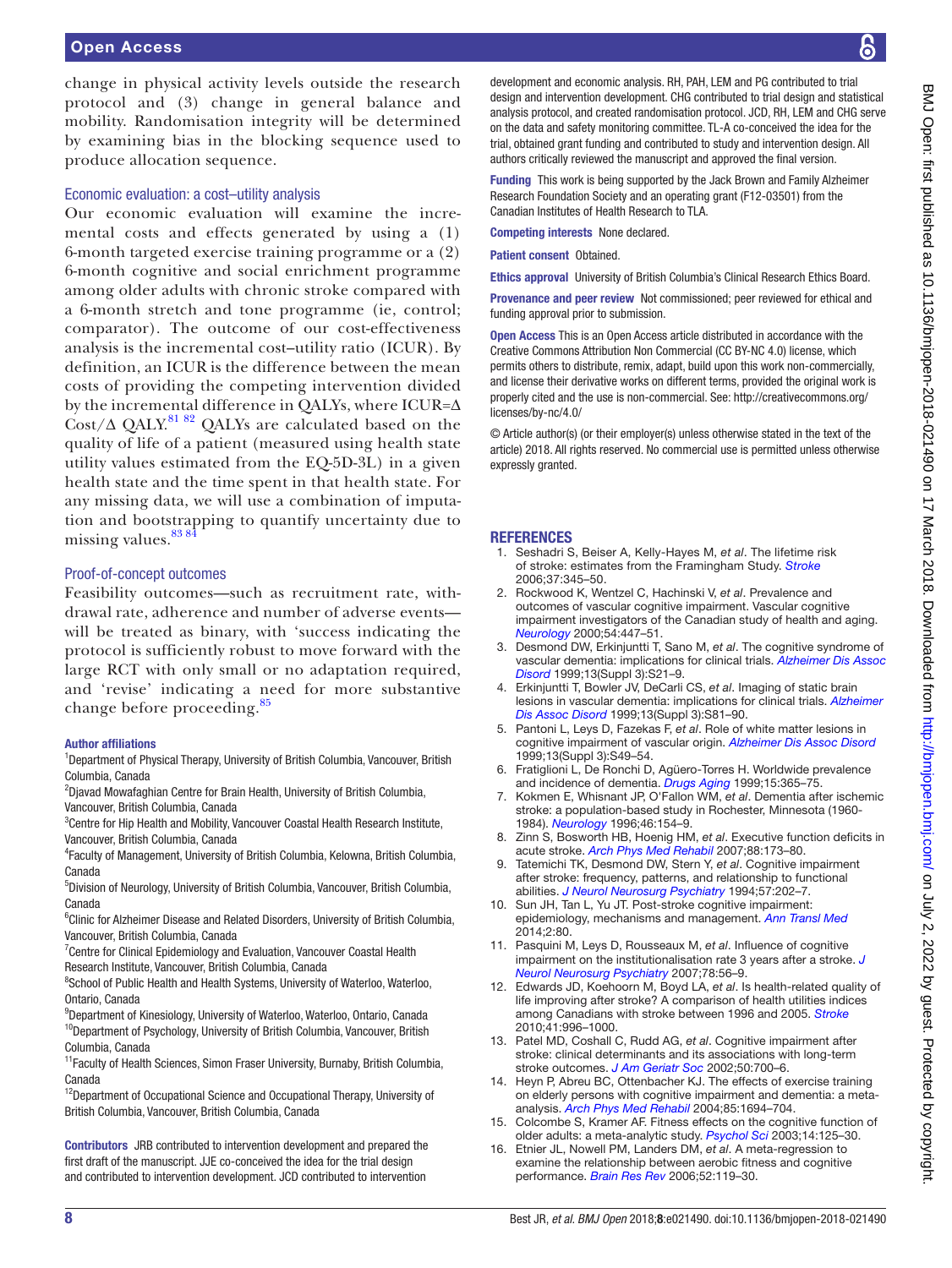# Open Access

- <span id="page-8-46"></span>17. Lautenschlager NT, Cox KL, Flicker L, *et al*. Effect of physical activity on cognitive function in older adults at risk for Alzheimer disease: a randomized trial. *[JAMA](http://dx.doi.org/10.1001/jama.300.9.1027)* 2008;300:1027–37.
- 18. Baker LD, Frank LL, Foster-Schubert K, *et al*. Effects of aerobic exercise on mild cognitive impairment: a controlled trial. *[Arch Neurol](http://dx.doi.org/10.1001/archneurol.2009.307)* 2010;67:71–9.
- 19. Liu-Ambrose T, Nagamatsu LS, Graf P, *et al*. Resistance training and executive functions: a 12-month randomized controlled trial. *[Arch](http://dx.doi.org/10.1001/archinternmed.2009.494)  [Intern Med](http://dx.doi.org/10.1001/archinternmed.2009.494)* 2010;170:170–8.
- 20. Liu-Ambrose T, Nagamatsu LS, Voss MW, *et al*. Resistance training and functional plasticity of the aging brain: a 12-month randomized controlled trial. *[Neurobiol Aging](http://dx.doi.org/10.1016/j.neurobiolaging.2011.05.010)* 2012;33:1690–8.
- <span id="page-8-0"></span>21. Voss MW, Vivar C, Kramer AF, *et al*. Bridging animal and human models of exercise-induced brain plasticity. *[Trends Cogn Sci](http://dx.doi.org/10.1016/j.tics.2013.08.001)* 2013;17:525–44.
- 22. Cotman CW, Berchtold NC, Christie LA. Exercise builds brain health: key roles of growth factor cascades and inflammation. *[Trends](http://dx.doi.org/10.1016/j.tins.2007.06.011)  [Neurosci](http://dx.doi.org/10.1016/j.tins.2007.06.011)* 2007;30:464–72.
- <span id="page-8-1"></span>23. Mason JL, Ye P, Suzuki K, *et al*. Insulin-like growth factor-1 inhibits mature oligodendrocyte apoptosis during primary demyelination. *[J](http://www.ncbi.nlm.nih.gov/pubmed/10908609)  [Neurosci](http://www.ncbi.nlm.nih.gov/pubmed/10908609)* 2000;20:5703–8.
- 24. Ye P, Carson J, D'Ercole AJ. In vivo actions of insulin-like growth factor-I (IGF-I) on brain myelination: studies of IGF-I and IGF binding protein-1 (IGFBP-1) transgenic mice. *[J Neurosci](http://www.ncbi.nlm.nih.gov/pubmed/7472488)* 1995;15:7344–56.
- <span id="page-8-2"></span>25. Cumming TB, Tyedin K, Churilov L, *et al*. The effect of physical activity on cognitive function after stroke: a systematic review. *[Int](http://dx.doi.org/10.1017/S1041610211001980)  [Psychogeriatr](http://dx.doi.org/10.1017/S1041610211001980)* 2012;24:557–67.
- 26. McDonnell MN, Smith AE, Mackintosh SF. Aerobic exercise to improve cognitive function in adults with neurological disorders: a systematic review. *[Arch Phys Med Rehabil](http://dx.doi.org/10.1016/j.apmr.2011.01.021)* 2011;92:1044–52.
- <span id="page-8-11"></span>27. Rand D, Eng JJ, Liu-Ambrose T, *et al*. Feasibility of a 6-month exercise and recreation program to improve executive functioning and memory in individuals with chronic stroke. *[Neurorehabil Neural](http://dx.doi.org/10.1177/1545968310368684)  [Repair](http://dx.doi.org/10.1177/1545968310368684)* 2010;24:722–9.
- <span id="page-8-3"></span>28. Quaney BM, Boyd LA, McDowd JM, *et al*. Aerobic exercise improves cognition and motor function poststroke. *[Neurorehabil Neural Repair](http://dx.doi.org/10.1177/1545968309338193)* 2009;23:879–85.
- <span id="page-8-4"></span>29. Moore SA, Hallsworth K, Jakovljevic DG, *et al*. Effects of community exercise therapy on metabolic, brain, physical, and cognitive function following stroke: a randomized controlled pilot trial. *[Neurorehabil](http://dx.doi.org/10.1177/1545968314562116)  [Neural Repair](http://dx.doi.org/10.1177/1545968314562116)* 2015;29:623–35.
- <span id="page-8-5"></span>30. Marzolini S, Oh P, McIlroy W, *et al*. The effects of an aerobic and resistance exercise training program on cognition following stroke. *[Neurorehabil Neural Repair](http://dx.doi.org/10.1177/1545968312465192)* 2013;27:392–402.
- <span id="page-8-6"></span>31. Tang A, Eng JJ, Krassioukov AV, *et al*. High- and low-intensity exercise do not improve cognitive function after stroke: A randomized controlled trial. *[J Rehabil Med](http://dx.doi.org/10.2340/16501977-2163)* 2016;48:841–6.
- <span id="page-8-7"></span>32. Löfgren B, Nyberg L, Mattsson M, *et al*. Three years after inpatient stroke rehabilitation: a follow-up study. *[Cerebrovasc Dis](http://dx.doi.org/10.1159/000015948)* 1999;9:163–70.
- <span id="page-8-8"></span>33. Robinson CA, Shumway-Cook A, Matsuda PN, *et al*. Understanding physical factors associated with participation in community ambulation following stroke. *[Disabil Rehabil](http://dx.doi.org/10.3109/09638288.2010.520803)* 2011;33:1033–42.
- <span id="page-8-9"></span>34. Morris J, Oliver T, Kroll T, *et al*. The importance of psychological and social factors in influencing the uptake and maintenance of physical activity after stroke: a structured review of the empirical literature. *[Stroke Res Treat](http://dx.doi.org/10.1155/2012/195249)* 2012;2012:1–20.
- <span id="page-8-10"></span>35. van Praag H, Kempermann G, Gage FH. Neural consequences of environmental enrichment. *[Nat Rev Neurosci](http://dx.doi.org/10.1038/35044558)* 2000;1:191–8.
- <span id="page-8-12"></span>36. Liu-Ambrose T, Eng JJ. Exercise training and recreational activities to promote executive functions in chronic stroke: a proof-of-concept study. *[J Stroke Cerebrovasc Dis](http://dx.doi.org/10.1016/j.jstrokecerebrovasdis.2014.08.012)* 2015;24:130–7.
- <span id="page-8-13"></span>37. Canadian Society for Exercise Physiology. *Par-Q and you*. Gloucester, Ontario, Canada: Canadian Society of Exercise Physiology, 1994:1–2.
- <span id="page-8-14"></span>38. Folstein MF, Folstein SE, McHugh PR, *et al*. "Mini-mental state". A practical method for grading the cognitive state of patients for the clinician. *[J Psychiatr Res](http://www.ncbi.nlm.nih.gov/pubmed/1202204)* 1975;12:189–98.
- <span id="page-8-15"></span>39. Nasreddine ZS, Phillips NA, Bédirian V, *et al*. The montreal cognitive assessment, moca: a brief screening tool for mild cognitive impairment. *[J Am Geriatr Soc](http://dx.doi.org/10.1111/j.1532-5415.2005.53221.x)* 2005;53:695–9.
- <span id="page-8-16"></span>40. Kelly-Hayes M, Robertson JT, Broderick JP, *et al*. The American Heart Association Stroke Outcome Classification: executive summary. *[Circulation](http://dx.doi.org/10.1161/01.CIR.97.24.2474)* 1998;97:2474–8.
- <span id="page-8-17"></span>41. Granger CV. The emerging science of functional assessment: our tool for outcomes analysis. *[Arch Phys Med Rehabil](http://dx.doi.org/10.1016/S0003-9993(98)90000-4)* 1998;79:235–40.
- <span id="page-8-18"></span>42. Groll DL, To T, Bombardier C, *et al*. The development of a comorbidity index with physical function as the outcome. *[J Clin](http://dx.doi.org/10.1016/j.jclinepi.2004.10.018)  [Epidemiol](http://dx.doi.org/10.1016/j.jclinepi.2004.10.018)* 2005;58:595–602.
- <span id="page-8-19"></span>43. Mungas D, Crane P, Dowling M, *et al*. Optimizing cognitive outcome measures in AD clinical trials: Technical Summary. 2013.
- <span id="page-8-20"></span>44. Rosen WG, Mohs RC, Davis KL. A new rating scale for Alzheimer's disease. *[Am J Psychiatry](http://dx.doi.org/10.1176/ajp.141.11.1356)* 1984;141:1356–64.
- <span id="page-8-21"></span>45. Spreen O, Strauss E. *A compendium of neurological tests*. 2nd edn. New York: Oxford University Press, Inc, 1998.
- <span id="page-8-22"></span>46. Wechsler D. *Wechsler adult intelligence scale - revised*. New York: The Psychological Corporation, Harcourt Brace Jovanovich, 1981.
- <span id="page-8-23"></span>47. Trenerry M, Crosson B, DeBoe J, *et al*. Stroop Neuropsychological Screening Test: Psychological Assessment Resources. 1988.
- <span id="page-8-24"></span>48. Lawton MP, Brody EM. Assessment of older people: selfmaintaining and instrumental activities of daily living. *[Gerontologist](http://dx.doi.org/10.1093/geront/9.3_Part_1.179)* 1969;9:179–86.
- <span id="page-8-25"></span>49. Guralnik JM, Ferrucci L, Simonsick EM, *et al*. Lower-extremity function in persons over the age of 70 years as a predictor of subsequent disability. *[N Engl J Med](http://dx.doi.org/10.1056/NEJM199503023320902)* 1995;332:556–62.
- <span id="page-8-26"></span>50. Lord SR, Menz HB, Tiedemann A. A physiological profile approach to falls risk assessment and prevention. *[Phys Ther](http://www.ncbi.nlm.nih.gov/pubmed/12620088)* 2003;83:237–52.
- <span id="page-8-27"></span>51. Carod-Artal J, Egido JA, González JL, *et al*. Quality of life among stroke survivors evaluated 1 year after stroke: experience of a stroke unit. *[Stroke](http://dx.doi.org/10.1161/01.STR.31.12.2995)* 2000;31:2995–3000.
- <span id="page-8-28"></span>52. Berger AK, Fratiglioni L, Winblad B, *et al*. Alzheimer's disease and depression: preclinical comorbidity effects on cognitive functioning. *[Cortex](http://dx.doi.org/10.1016/S0010-9452(08)70200-4)* 2005;41:603–12.
- <span id="page-8-29"></span>53. Radloff LS. The CES-D Scale: a self-report depression scale for research in the general population. *Sage* 1977;1:385–401.
- <span id="page-8-30"></span>54. Ware J, Kosinski M, Keller SD. A 12-Item Short-Form Health Survey: construction of scales and preliminary tests of reliability and validity. *[Med Care](http://www.ncbi.nlm.nih.gov/pubmed/8628042)* 1996;34:220–33.
- <span id="page-8-31"></span>55. Bohannon RW, Maljanian R, Lee N, *et al*. Measurement properties of the short form (SF)-12 applied to patients with stroke. *[Int J Rehabil](http://dx.doi.org/10.1097/01.mrr.0000127349.25287.de)  [Res](http://dx.doi.org/10.1097/01.mrr.0000127349.25287.de)* 2004;27:151–4.
- <span id="page-8-32"></span>56. Validation of a new actigraph motion watch versus polysomnography on 70 healthy and suspected sleep-disordered subjects. *J Sleep Res* 2012.
- 57. Middleton B, Hampton S. Comparison of new activity monitors (MW8) and PRO-Diary Motion (PDM) containing accelerometer with existing activity monitors (AWL). *University of Surrey* 2012:1–38.
- <span id="page-8-33"></span>58. Stewart AL, Mills KM, King AC, *et al*. CHAMPS physical activity questionnaire for older adults: outcomes for interventions. *[Med Sci](http://dx.doi.org/10.1097/00005768-200107000-00010)  [Sports Exerc](http://dx.doi.org/10.1097/00005768-200107000-00010)* 2001;33:1126–41.
- <span id="page-8-34"></span>59. Drummond AE, Parker CJ, Gladman JR, *et al*. Development and validation of the Nottingham Leisure Questionnaire (NLQ). *[Clin](http://dx.doi.org/10.1191/0269215501cr438oa)  [Rehabil](http://dx.doi.org/10.1191/0269215501cr438oa)* 2001;15:647–56.
- <span id="page-8-35"></span>60. Pang MY, Eng JJ, Dawson AS, *et al*. A community-based fitness and mobility exercise program for older adults with chronic stroke: a randomized, controlled trial. *[J Am Geriatr Soc](http://dx.doi.org/10.1111/j.1532-5415.2005.53521.x)* 2005;53:1667–74.
- <span id="page-8-36"></span>61. Eng JJ, Chu KS, Dawson AS, *et al*. Functional walk tests in individuals with stroke: relation to perceived exertion and myocardial exertion. *[Stroke](http://dx.doi.org/10.1161/hs0302.104195)* 2002;33:756–61.
- <span id="page-8-37"></span>62. Basak C, Boot WR, Voss MW, *et al*. Can training in a real-time strategy video game attenuate cognitive decline in older adults? *[Psychol Aging](http://dx.doi.org/10.1037/a0013494)* 2008;23:765–77.
- <span id="page-8-38"></span>63. Moritz R, Neeson I, Latif F, *et al*. Perk activities: the social experience that stimulates. 2017 <https://www.perkactivities.com/> (accessed 6 Dec 2017).
- <span id="page-8-39"></span>64. Liu-Ambrose T, Khan KM, Eng JJ, *et al*. Resistance and agility training reduce fall risk in women aged 75 to 85 with low bone mass: a 6-month randomized, controlled trial. *[J Am Geriatr Soc](http://dx.doi.org/10.1111/j.1532-5415.2004.52200.x)* 2004;52:657–65.
- <span id="page-8-40"></span>65. Shumway-Cook A, Brauer S, Woollacott M. Predicting the probability for falls in community-dwelling older adults using the Timed Up & Go Test. *[Phys Ther](http://www.ncbi.nlm.nih.gov/pubmed/10960937)* 2000;80:896–903.
- <span id="page-8-41"></span>66. Hillsdon M, Foster C, Thorogood M. Interventions for promoting physical activity. *[Cochrane Database Syst Rev](http://dx.doi.org/10.1002/14651858.CD003180.pub2)* 2005;1:CD003180.
- <span id="page-8-42"></span>67. Sniehotta FF, Scholz U, Schwarzer R. Action plans and coping plans for physical exercise: A longitudinal intervention study in cardiac rehabilitation. *[Br J Health Psychol](http://dx.doi.org/10.1348/135910705X43804)* 2006;11(Pt 1):23–37.
- <span id="page-8-43"></span>68. Gollwitzer PM, Sheeran P. Implementation intentions and goal achievement: a meta-analysis of effects and processes. *Advances in Experimental Social Psychology* 2006;38:69–119.
- <span id="page-8-44"></span>69. Michie S, Abraham C, Whittington C, *et al*. Effective techniques in healthy eating and physical activity interventions: a meta-regression. *[Health Psychol](http://dx.doi.org/10.1037/a0016136)* 2009;28:690–701.
- 70. Hillsdon M, Foster C, Cavill N, *et al*. *The effectiveness of public health interventions for increasing physical activity among adults: a review of reviews*. London: Health Development Agency, 2005:1–40.
- <span id="page-8-45"></span>71. Orgogozo JM, Rigaud AS, Stöffler A, *et al*. Efficacy and safety of memantine in patients with mild to moderate vascular dementia: a randomized, placebo-controlled trial (MMM 300). *[Stroke](http://dx.doi.org/10.1161/01.STR.0000020094.08790.49)* 2002;33:1834–9.